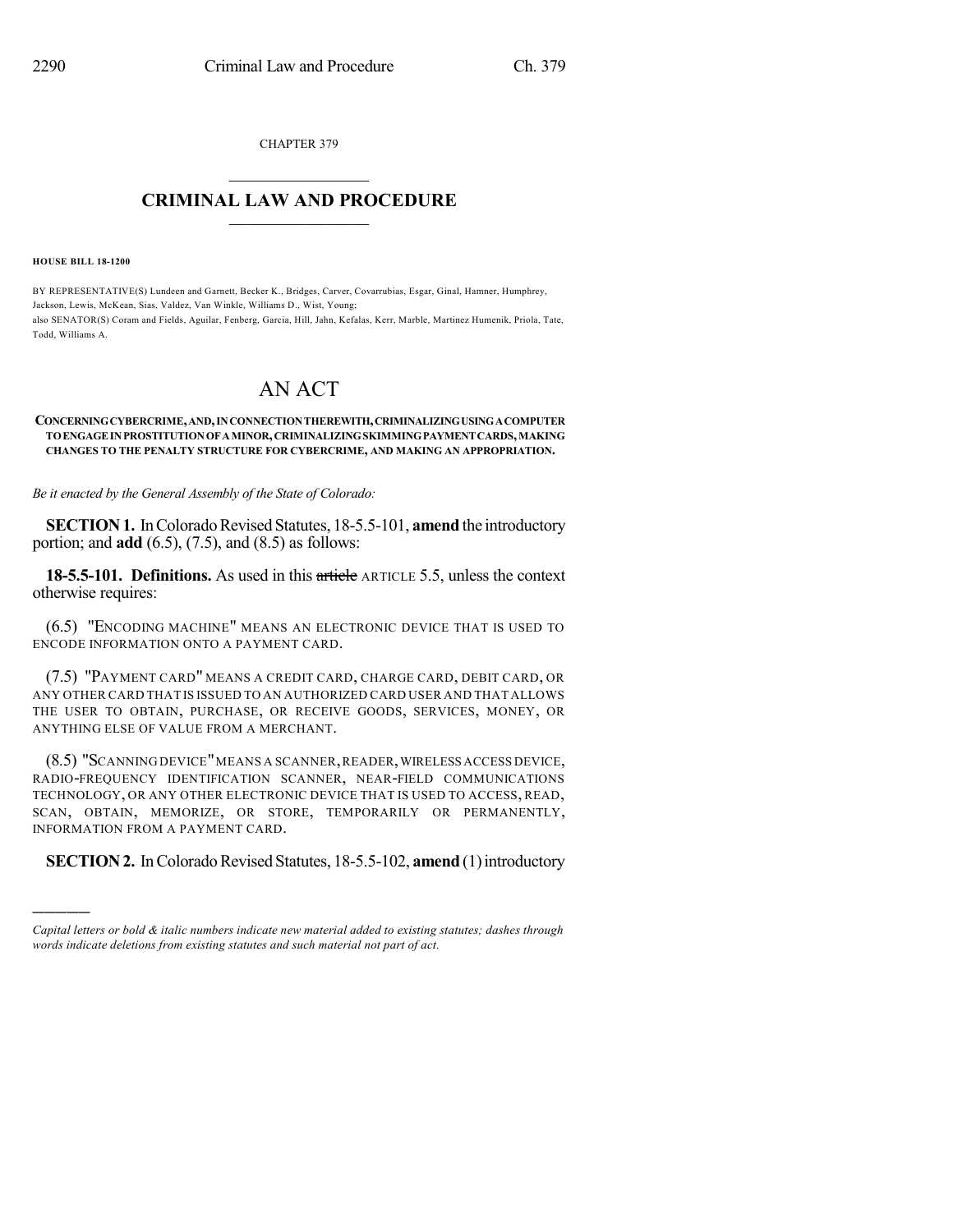portion and (3); and **add** (1)(h), (1)(i), (1)(j), and (4) as follows:

**18-5.5-102.** Cybercrime. (1) A person commits computer crime CYBERCRIME if the person knowingly:

(h) SOLICITS OR OFFERS TO ARRANGE A SITUATION IN WHICH A MINOR MAY ENGAGE IN PROSTITUTION, BY MEANS OF USING A COMPUTER, COMPUTER NETWORK, COMPUTER SYSTEM, OR ANY PART THEREOF; OR

(i) DIRECTLY OR INDIRECTLY USES A SCANNING DEVICE TO ACCESS, READ, OBTAIN, MEMORIZE, OR STORE, TEMPORARILY OR PERMANENTLY, INFORMATION ENCODED ON THE PAYMENT CARD WITHOUT THE PERMISSION OF THE AUTHORIZED USER OF THE PAYMENT CARD, AND WITH THE INTENT TO DEFRAUD THE AUTHORIZED USER, THE ISSUER OF THE AUTHORIZED USER'S PAYMENT CARD, OR A MERCHANT; OR

(j) DIRECTLY OR INDIRECTLY USES AN ENCODING MACHINE TO PLACE INFORMATION ENCODED ON THE PAYMENT CARD ONTO A DIFFERENT PAYMENT CARD WITHOUT THE PERMISSION OF THE AUTHORIZED USER OF THE PAYMENT CARD FROM WHICH THE INFORMATION BEING REENCODED WAS OBTAINED,AND WITH THE INTENT TO DEFRAUD THE AUTHORIZED USER, THE ISSUER OF THE AUTHORIZED USER'S PAYMENT CARD, OR A MERCHANT.

(3) (a) Except as provided in paragraphs (b), and (c) of this subsection  $(3)$ , SUBSECTIONS  $(3)(b)$ ,  $(3)(b.5)$ , AND  $(3)(c)$  OF THIS SECTION, if the loss, damage, value of services, or thing of value taken, or cost of restoration or repair caused by a violation of this section is:

(I) Less than fifty dollars, computer crime is a class 1 petty offense;

(II) Fifty dollars or more but Less than three hundred dollars, computer crime CYBERCRIME is a class 3 misdemeanor;

(III) Three hundred dollars or more but less than seven hundred fifty dollars, computer crime CYBERCRIME is a class 2 misdemeanor;

(IV) Seven hundred fifty dollars or more but less than two thousand dollars, computer crime CYBERCRIME is a class 1 misdemeanor;

(V) Two thousand dollars or more but less than five thousand dollars, computer crime CYBERCRIME is a class 6 felony;

(VI) Five thousand dollars or more but less than twenty thousand dollars, computer crime CYBERCRIME is a class 5 felony;

(VII) Twenty thousand dollars or more but less than one hundred thousand dollars, computer crime CYBERCRIME is a class 4 felony;

(VIII) One hundred thousand dollars or more but less than one million dollars, computer crime CYBERCRIME is a class 3 felony; and

(IX) One million dollars or more, computer crime CYBERCRIME is a class 2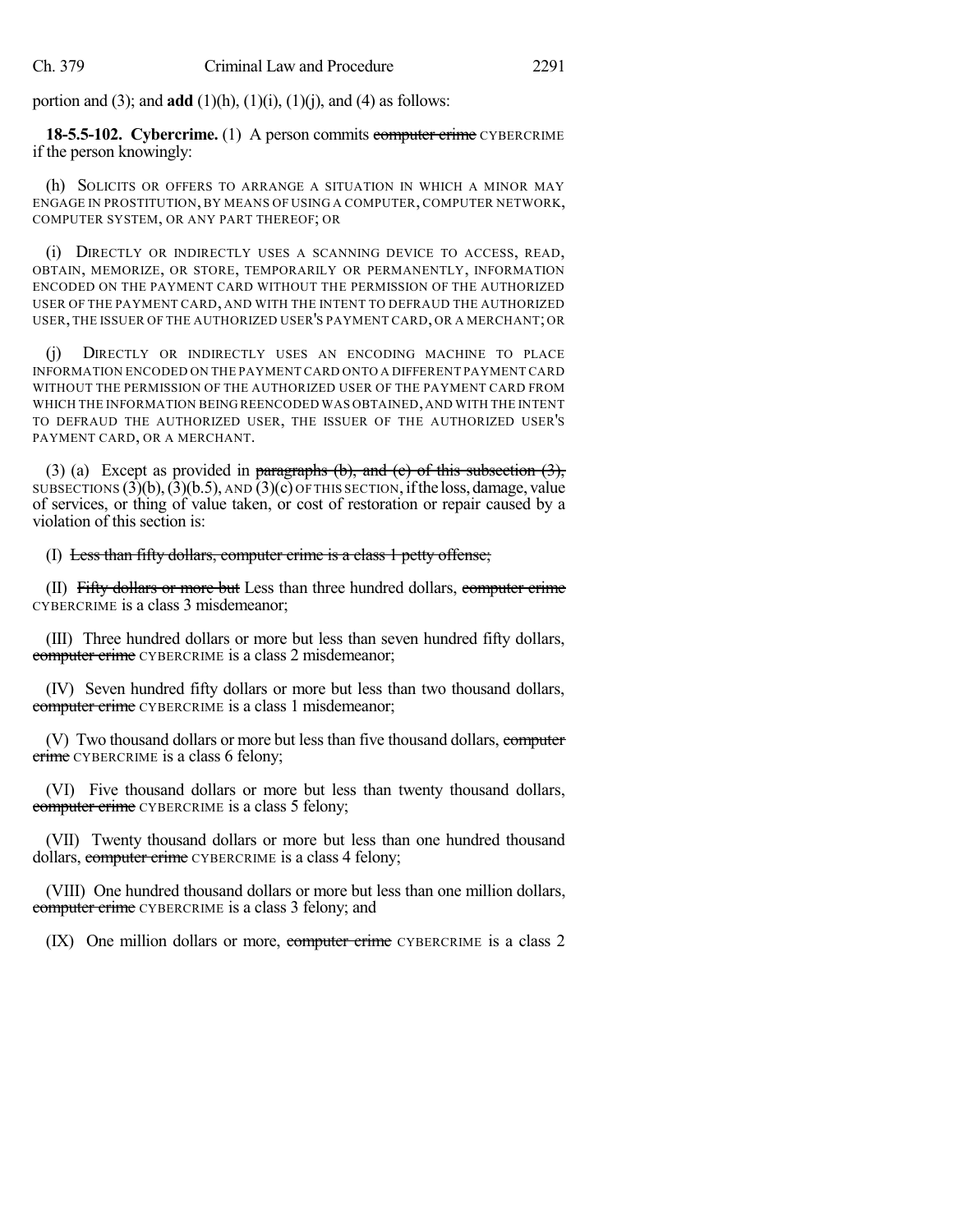felony.

(b) Computer crime CYBERCRIME committed in violation of paragraph  $(a)$  of subsection  $(1)$  SUBSECTION  $(1)(a)$  of this section is a class 2 misdemeanor; except that, if the person has previously been convicted under this section a previous version of this section, or a statute of another state of similar content and purport, computer crime OR OF ANY CRIMINAL ACT COMMITTED IN ANY JURISDICTION OF THE UNITED STATES WHICH, IF COMMITTED IN THIS STATE, WOULD BE A FELONY UNDER THIS STATUTE, CYBERCRIME committed in violation of paragraph (a) of subsection  $(1)$  SUBSECTION  $(1)(a)$  of this section is a class 6 felony.

(b.5) CYBERCRIME COMMITTED IN VIOLATION OF SUBSECTION  $(1)(h)$ ,  $(1)(i)$ , OR  $(1)(i)$  OF THIS SECTION IS A CLASS 5 FELONY.

(c) (I) Computer crime CYBERCRIME committed in violation of paragraph  $(g)$  of subsection  $(1)$  SUBSECTION  $(1)(g)$  of this section is a class 1 misdemeanor.

(II) If computer crime CYBERCRIME is committed to obtain event tickets, each ticket purchased shall constitute a separate offense.

(III) Paragraph (g) of subsection  $(1)$  SUBSECTION  $(1)(g)$  of this section shall not prohibit the resale of tickets in a secondary market by a person other than the event sponsor or promoter.

(d) Consistent with section  $18-1-202$ , a prosecution for a violation of paragraph  $(g)$  of subsection (1) SUBSECTION (1)(g) of this section may be tried in the county where the event has been, or will be, held.

(4) NOTHING IN THIS SECTION PRECLUDES PUNISHMENT PURSUANT TO ANY OTHER SECTION OF LAW.

**SECTION 3.** In Colorado Revised Statutes, 16-5-401, **amend** (4.5)(b) as follows:

**16-5-401. Limitation for commencing criminal proceedings and juvenile delinquency proceedings.** (4.5) The period within which a prosecution must be commenced begins to run upon discovery of the criminal act or the delinquent act for:

(b) Computer crime CYBERCRIME, pursuant to article 5.5 of title 18;  $C.R.S.;$ 

**SECTION 4.** In Colorado Revised Statutes, 16-13-303, **amend** (3)(d) as follows:

**16-13-303. Class 1 public nuisance.** (3) The following shall be deemed class 1 public nuisances and be subject to forfeiture and distributed as provided in section  $16-13-311$  (3), and no property rights shall exist in them:

(d) All equipment of any kind, including but not limited to computers and any type of computer hardware, software, or other equipment, used in committing sexual exploitation of a child, as described in section  $18-6-403$ , C.R.S., or computer crime CYBERCRIME, as described in section 18-5.5-102. C.R.S.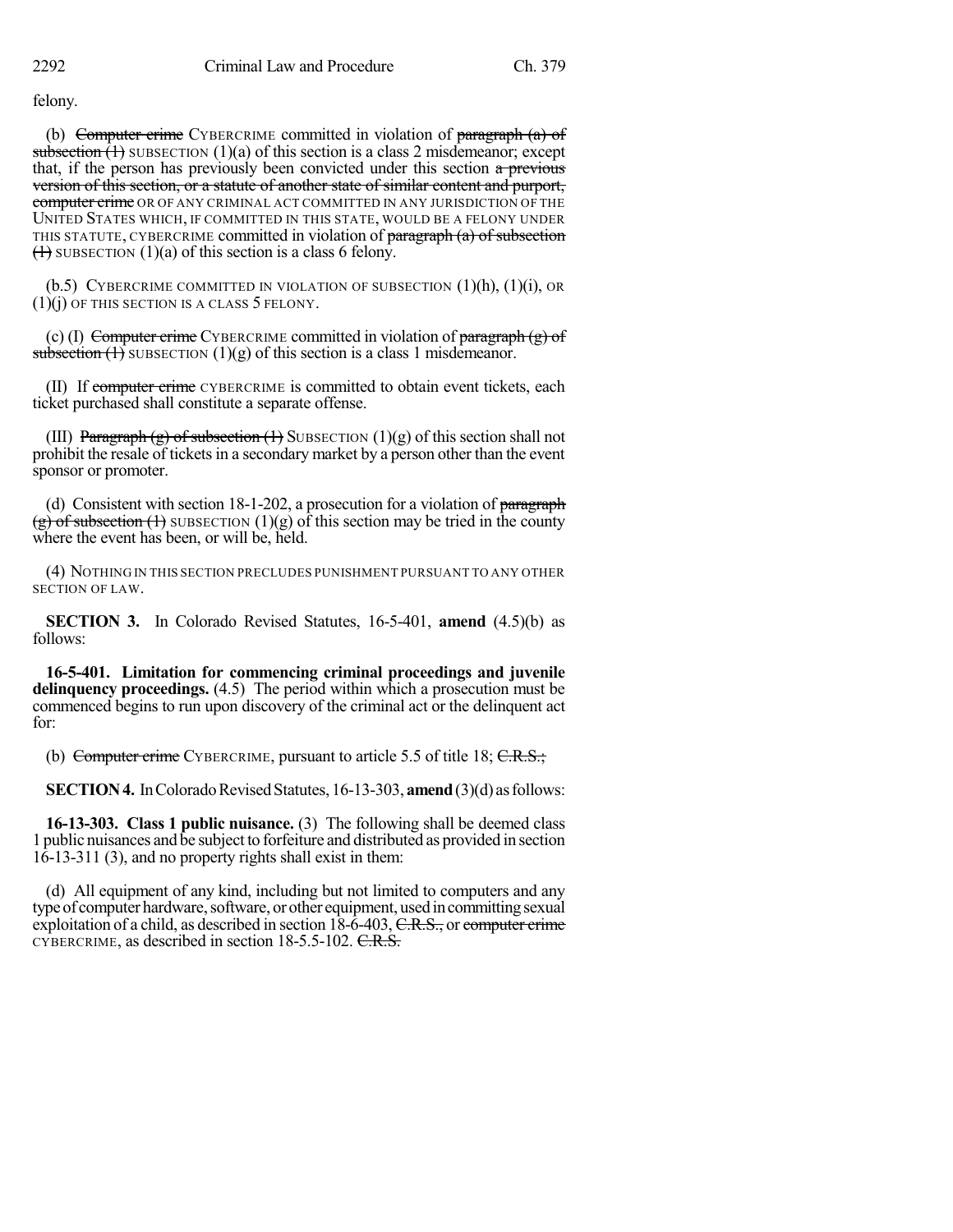**SECTION 5.** In Colorado Revised Statutes, 18-1-202, **amend** (7)(b)(II)(K) as follows:

**18-1-202. Place of trial- applicability.** (7)(b)(II) The provisions ofsubsection  $(7)(b)(I)$  of this section shall apply to the following offenses:

(K) Computer crime CYBERCRIME, as defined in section 18-5.5-102;

**SECTION 6.** In Colorado Revised Statutes, 18-17-103, **amend** the introductory portion and  $(5)(b)(III)$  as follows:

**18-17-103. Definitions.** As used in this article ARTICLE 17, unless the context otherwise requires:

(5) "Racketeering activity" means to commit, to attempt to commit, to conspire to commit, or to solicit, coerce, or intimidate another person to commit:

(b) Any violation of the following provisions of the Colorado statutes or any criminal act committed in any jurisdiction of the United States which, if committed in this state, would be a crime under the following provisions of the Colorado statutes:

(III) Offenses involving computer crime CYBERCRIME, as defined in article 5.5 of this  $t$  the TITLE 18;

**SECTION 7.** In Colorado Revised Statutes, 24-33.5-412, **amend** (8)(a), (8)(b), and (8)(c) as follows:

**24-33.5-412. Functions of bureau - legislative review - interagency cooperation with reporting functions - processing time for criminal history record checks - computer crime - synthetic cannabinoids enforcement.** (8) (a) The bureau has the authority to conduct criminal investigations relating to computer crime CYBERCRIME violations pursuant to section 18-5.5-102, C.R.S., when violations are reported or investigations requested by law enforcement officials or the governor or when violations are discovered by the bureau. All investigations conducted by the bureau must be in cooperation and coordination with local, state, or federal law enforcement authorities, subject to the provisions of section 24-33.5-410.

(b) The bureau shall develop and collect information with regard to computer crime CYBERCRIME in an effort to identify, charge, and prosecute criminal offenders and enterprises that unlawfully access and exploit computer systems and networks, impact functionality, and access sensitive data and shall report such information to the appropriate law enforcement organizations. The bureau must also provide awarenesstraining and information concerning cyber-security and security risksto the information technology critical infrastructure industry.

(c) The bureau shall prepare reports at least annually concerning any activities of computer crime CYBERCRIME in Colorado for use by local or federal law enforcement officials or the governor. The reports are available for public inspection unless the material in the reports is exempt under article 72 of this title TITLE 24.